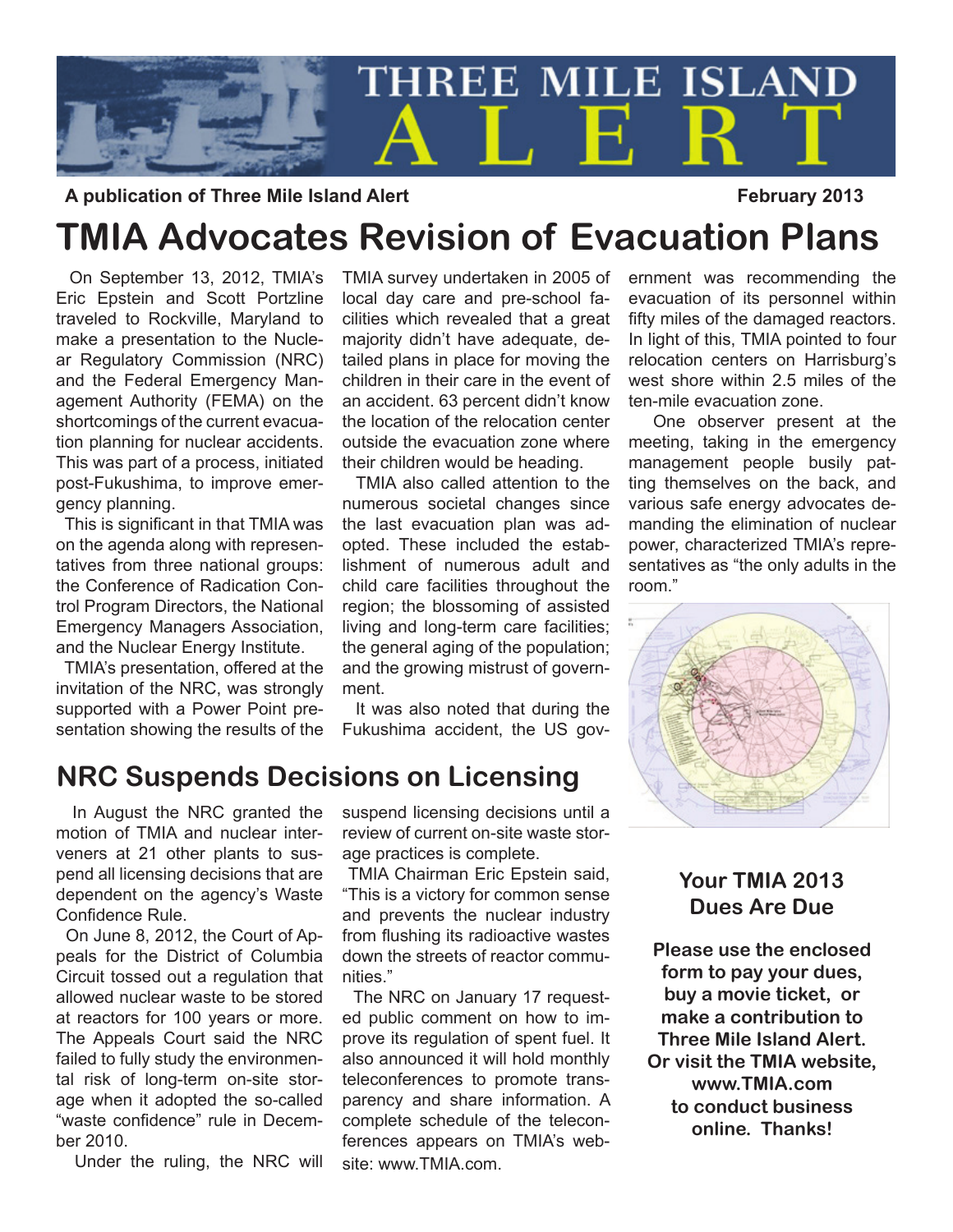#### **New Reactor at Susquehanna on Hold**

 A proposed nuclear power plant dubbed "Bell Bend," for its location along the Susquehanna River in Holtwood, has been proposed by PPL. The proposed reactor would be Pennsylvania's most powerful, generating 1600 megawatts, almost double TMI's Unit 1 output.

 The high rate of generation also means high heat generation and the utility has proposed drawing 28 million gallons of river water daily to be used in operating and cooling the plant. That's 15 billion gallons of Susquehanna River water yearly, 4 billion of which would go back in the river and 11 billion that would go off as steam from the cooling towers.

#### **Susquehanna Units Log Frequent Outages**

 PPL's two nuclear power plants located just outside of Berwick have been out of operation repeatedly over the last two years. Most recently, their Unit 2 plant shut down twice within a week in December, first on the 16th when it shut down during routine testing of a valve in its main turbine system, and again on the 19th when the water level in the reactor fell two feet below its normal operating level. Just the month before, a computer malfunction caused Unit 2 to shut down on November 9th, and it shut down again just after it was restarted on

#### **PPL Rates Climb \$71 Million on 1/1/13**

 While PPL shareholders may still be celebrating a happy new year, ratepayers are beginning to absorb a \$71 million rate increase the utility proposed almost a year ago.

 Following the deadly 2011 gas explosion in Allentown, state lawmakers introduced legislation to allow gas companies to add a separate fee to customers' bills to speed replacement of their aging infrastructure. By the time Gov. Tom Corbett signed the measure into law, it cov-

 Interestingly, the existing PPL plants at Susquehanna draw 40 million gallons per day from the river. As recently as the summer of 2011, more than 40 Pennsylvania counties were on the DEP's drought watch list.

 The Susquehanna River Basin Commission issued a letter to PPL in June finding that the Commission's staff "cannot recommend approval of operations at Holtwood, as proposed," citing the plans failure to address "significant, localized adverse impacts" downstream, particularly in low flow periods, like the droughts the Susquehanna Valley seems to regularly experience.

November 19 due to an oil leak.

 Since January 2011, the site's Unit 1 reactor has been shut down six different times for various reasons while Unit 2 has been down slightly more. TMIA's Eric Epstein said the frequent shutdowns are a cause for concern. "This is troubling, because nuclear power plants are not supposed to shut down this frequently." He said the NRC normally increases its oversight of a reactor when there are three shutdowns within 7000 hours of operation, but to date the NRC's oversight remains at normal levels.

ered electric utilities, too, and PPL is the first electric utility to institute a price hike under the law.

 Though PPL claimed the rate hike "would produce an average increase in distribution rates of approximately 13%," the reality is that the average residential electric bill climbed 16.5% or \$7.00 per month.

 The utility initially sought a rate hike of \$104.6 million from the Commission, so this could have been worse.

## **NRC Gets New Chairwoman**

The new chairwoman of the NRC is Dr. Allison M. Macfarlane, the first geologist to serve on the commission. She is said to consider the industry's evaluation of earthquake vulnerability-something that's getting a lot of attention in a post-Fukushima environment—to be inadequate.

 Chairwoman Macfarlane took a mid-January trip to California where she toured the Diablo Canyon nuclear power plant and met with plant managers, local officials, and community activists. Heading a commission that has long been dominated by engineers, lawyers, and the occasional military man, she has instructed her staff to "use more transparent language."

 "People who live near a nuclear facility should be able to read the documents that the NRC produces," she said. "That will certainly give them more confidence of our ability to regulate safely."

## **Retiring Exelon CEO Says New Nukes Not Viable**

 John Rowe, who retired in March as chairman and CEO of Exelon Corporation, told 50 people at the University of Chicago's School of Public Policy that new nuclear power plants "don't make any sense right now."

 According to a report in Forbes, Rowe presented a series of slides comparing the economic viability of coal, wind, and other energy sources. All were trumped by a portfolio that relies heavily on the nation's sudden abundance of natural gas. Rowe claimed to be a "nuclear guy," but he said nuclear power "just isn't feasible and it's not economic within a foreseeable time frame."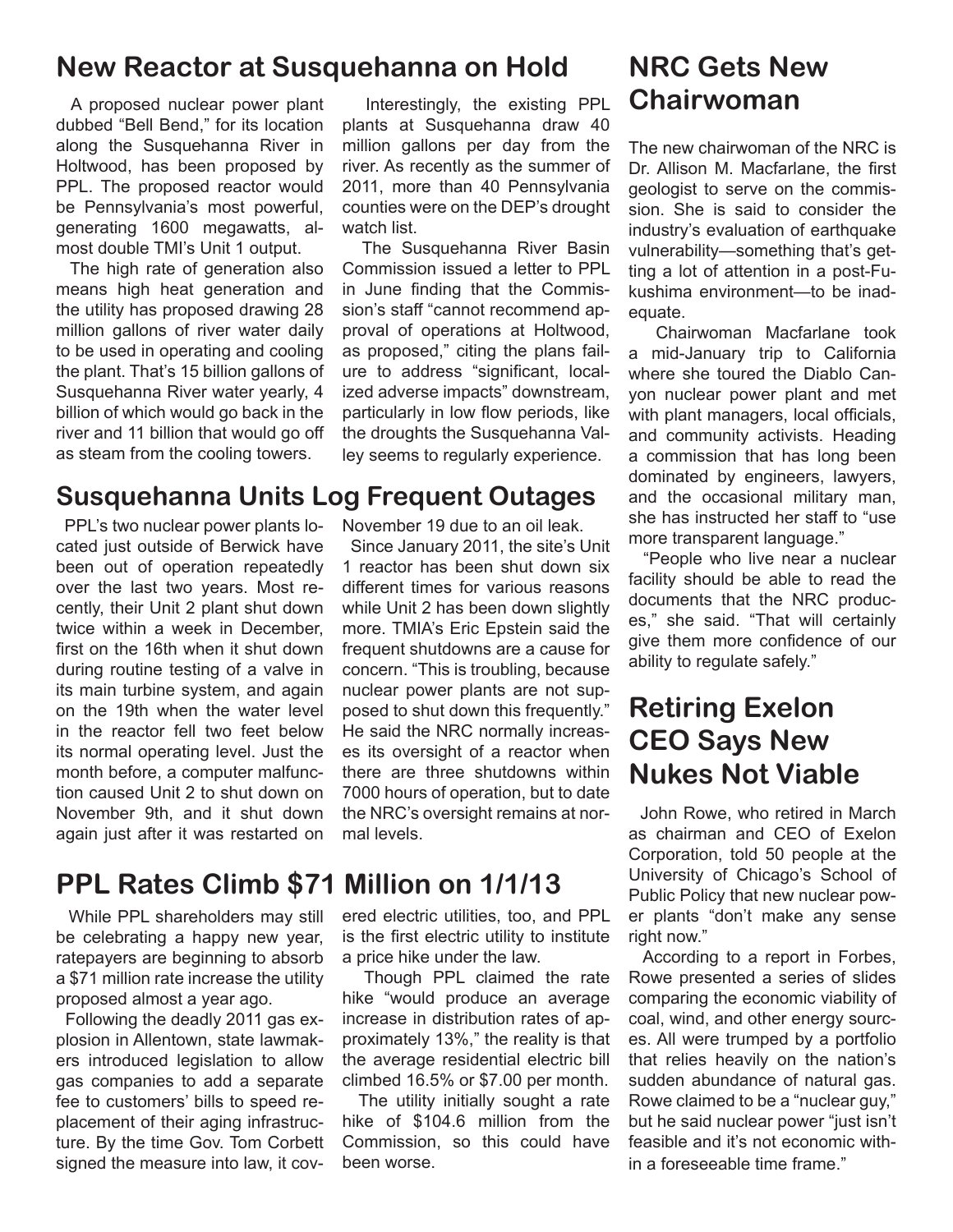#### **Around the Nation . . .**

**Wisconsin Nuke Closing This Year**—In October Dominion Generation announced it would be closing the Kewaunee nuclear plant during the second quarter of 2013.The 574 megawatt pressurized water reactor near Carlton, Wisconsin (on the banks of Lake Michigan) will cease power generation and then proceed with decommissioning. John Laforge, a staff member with Wisconsin-based Nukewatch, says the decision will send 655 nuclear workers to the unemployment lines in "phased layoffs." A Dominion spokesperson said the decision was "based purely on economics."

**Florida Plant May Be Mothballed**—Duke Energy is expected to make a decision in February as to whether to repair or retire its crippled Crystal River nuclear plant in Florida. The 35-year-old plant has been shut down since 2009 because layers of concrete in the walls of the reactor's containment structure were separating. Repairs are estimated to cost \$1.5 billion. Because repairs didn't begin by the end of 2012, Duke will owe \$100 million in refunds to Florida customers under a settlement agreement reached earlier in 2012.

**FoE Arguing to Keep San Onofre Shut**—California's San Onofre nuclear plant has been closed for more than a year because of unusual wear on the steam tubes at the plant. Friends of the Earth are arguing that the plant's license should be suspended until California Edison applies for a license amendment because of the dramatic design changes needed to remedy the problem. Edison won approval for a license amendment in connection with the replacement steam generators, but not for the design changes. FoE claims a trial-like hearing process, including evidence of computer modeling demonstrating the design changes will prevent future defects, is needed.

**Nuclear Plants Prepared for Hurricane Sandy**—As Hurricane Sandy was gaining strength and momentum off the nation's southern coast, the NRC was positioning additional inspectors at all nuclear plants in the storm's projected path. Additional inspectors were dispatched to TMI, Peach Bottom, and Susquehanna (Berwick), and coastal facilities from Maryland to Connecticut, with still others on standby in the days before the storm. To ensure that lines of communication were maintained, the on-site inspectors were provided satellite telephones.

 Exelon issued a separate press release to Pennsylvania media noting that their three Keystone State nuclear plants—Peach Bottom, TMI, and Limerick— completed pre-storm inspections to ensure they were prepared for the storm.

**TMIA Activist Suzanne Patton Dies**—Word only reached TMIA recently that Suzanne Patton died of breast cancer in January 2012. Before the family relocated to Massachusetts in the mid-1980s, Suzanne and her husband, Steve, were deeply involved in TMIA, serving on the Planning Council, passionately working to make the world safer for their children and their neighbors. Suzanne was one of the infamous "TMI 9," arrested on May 18, 1983 with eight others protesting the start-up of TMI Unit 1, one year after area residents voted overwhelmingly against the restart. TMIA Secretary Kay Pickering said the entire TMIA community extends its sympathy and best wishes to Steve and the Patton family.

## **TMIA Friend John Hanger Seeks to Replace Corbett**

 Former DEP Secretary, PUC Commissioner, and founder of the PennFutures advocacy group John Hanger has announced his intention to replace Tom Corbett as governor of Pennsylvania.

 Hanger, who has been a supporter of Three Mile Island Alert, is the first gubernatorial candidate to have written a check to TMIA in the organization's history. For more info, see www.HangerForGovernor.com.

#### **Mangano's Book Exposes the Risks of Nuclear Power**

 Central Pennsylvanians who turned over baby teeth to the Radiation and Public Health Project's (RPHP) study of Strontium-90 levels, may have been in touch with Joseph Mangano, who many refer to as the "Tooth Fairy."

 Mangano, who has a Master's degree in Public Health from the University of North Carolina, is the director of RPHP. His new book, *Mad Science*, strips away the nearsmothering layers of distortions and outright lies that permeate the massive propaganda campaigns on behalf of nuclear energy. He explores the history of the industry, with its origins in the Manhattan Project, through its heightening promotion during the Cold War and its entwinement with nuclear weapons.

 *Mad Science* includes an account of nuclear accidents and meltdowns and their consequences, as well as a point-by-point refutation of pronuke arguments.

 You can buy a copy for \$20 at Amazon, or locally at Transit News, the newsstand at the Harrisburg Transportation Center, 411 Market Street. Mention you read about the book in the *Alert* for a 10% (\$2.00) discount.